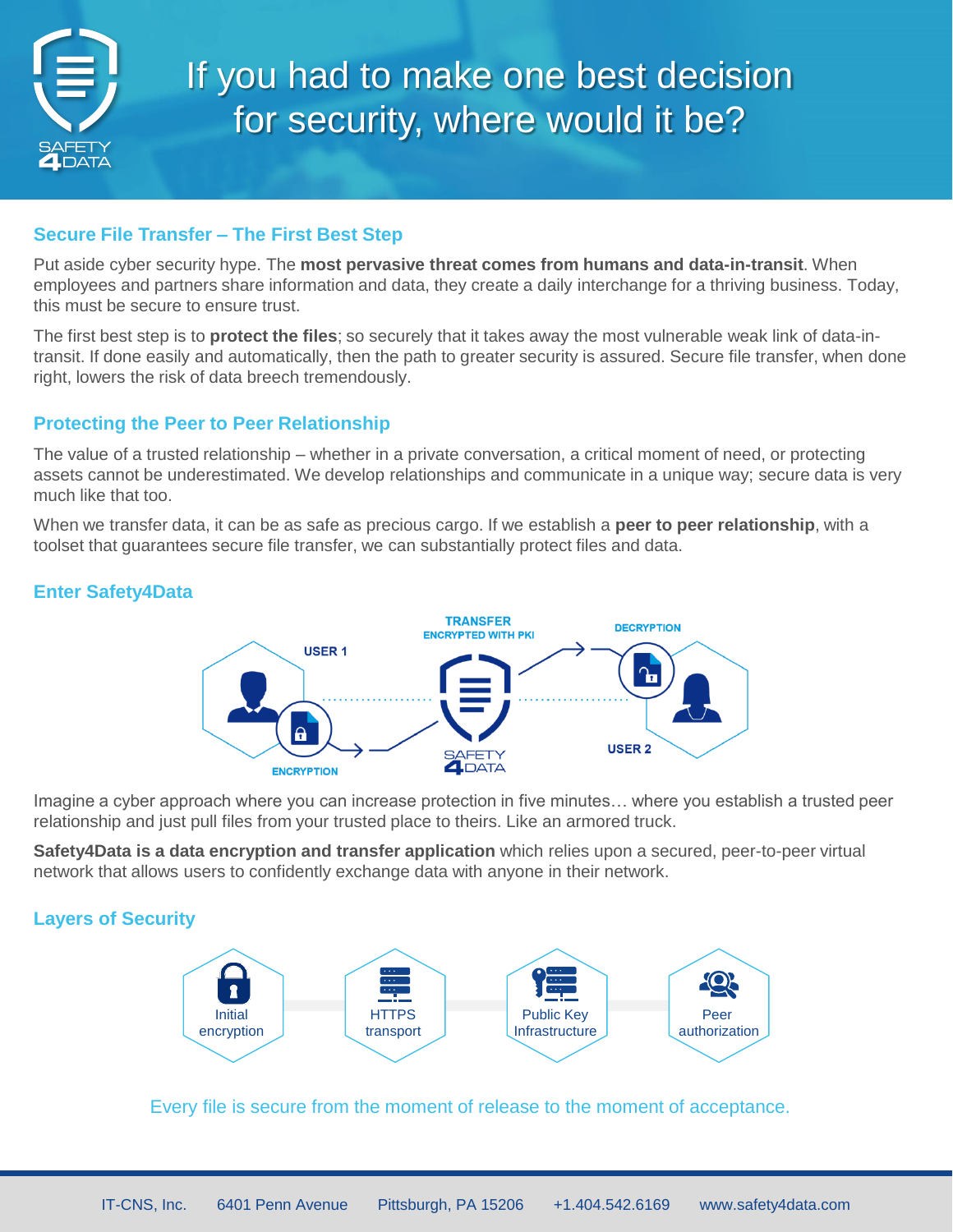

## **A Bit More about Security**

PKI works by assigning a pair of keys – public and private. Only the user who owns the keys has a private key, but the user's public key can be given to anyone. When using PKI, the user can secure not only the server authentication, but also the Safety4Data user authentication. In addition, users can encrypt/decrypt files using PKI.

During transfer, data is sent via Safety4Data's highly secure, encrypted HTTPS tunnel. The server is then authenticated by a server certificate, verifying the user is communicating with the legitimate Safety4Data application, not a spoofed server.

Files are encrypted and stored on Safety4Data servers until the recipient downloads them, at which time the files on the server is permanently deleted. Encryption certificates are acquired via "Certificate Authorities" and managed to optimize security.

Data security is created by using the Azure cloud server environment – technology which delivers a superior level of confidentiality, integrity, and stored data availability. This is completely managed by Safety4Data within the client peer-to-peer realm.

## **The Safety4 Data Elements**

#### **The Service**

- Web administration local service is automatically installed in the background for PKI distribution and the files send/download process and the encryption/decryption process.
- Local service setup is done through the web administration and options can be done in the notification tray.
- PKI can be done with providers' certificates or optionally with the user's own certificates.

#### **The Administration**

- The local administrator creates virtual user network with either simple (all users can communicate only with local admin) or full (every user can communicate with all users).
- You can also create communication groups.

#### **File size**

200 MB or can be increased to 1GB or more.

#### **User Flexibility**

- Users work in their own OS with upload/download folders for drag-and-drop.
- Optional file sending with a context menu (right-click mouse operation)
- Optional direct files upload/download to/from web administration (for one-time communication with client) to provide more comfort to users.

#### **Logging, Audit, Notification**

- Every file transfer is registered into the communication log to provide overview to users. An error log is provided if there are errors during the file encryption of transfer.
- A list of downloaded files (simple Download manager) with the name of file, information about sender and option to open a folder where the file is placed.
- Notification of email and system tray about upload/download files. Fully configurable.